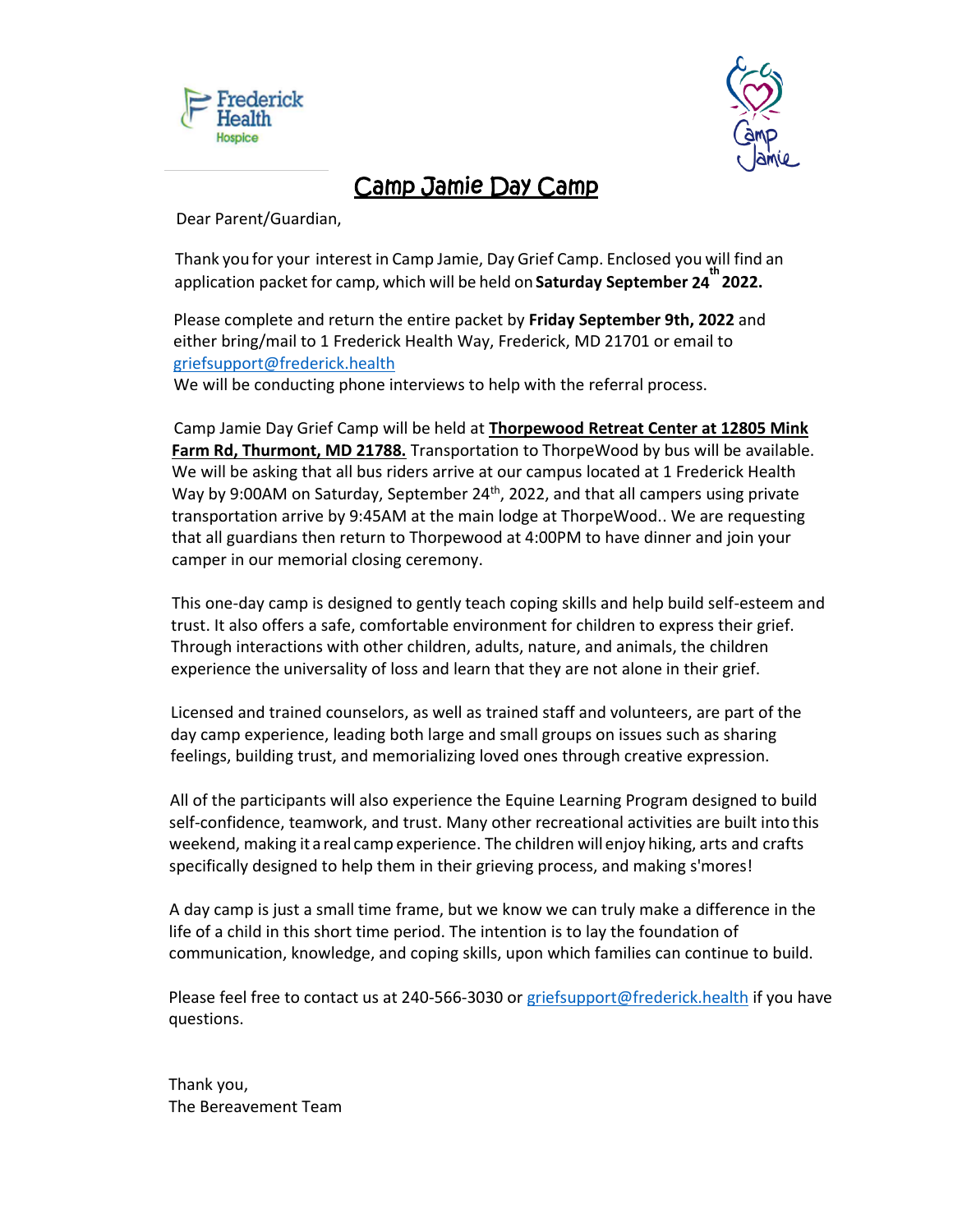# Camp Jamie Camper Application

| Today's date _______________________                                                                                                                                                                                           |         |                                    |       |            |        |                   |
|--------------------------------------------------------------------------------------------------------------------------------------------------------------------------------------------------------------------------------|---------|------------------------------------|-------|------------|--------|-------------------|
|                                                                                                                                                                                                                                |         |                                    |       |            |        |                   |
|                                                                                                                                                                                                                                |         |                                    |       |            |        |                   |
|                                                                                                                                                                                                                                | Last    |                                    | First |            | Middle |                   |
|                                                                                                                                                                                                                                |         |                                    |       |            |        |                   |
| In the morning, will your camper be transported via (circle one): BUS                                                                                                                                                          |         |                                    |       |            |        | PRIVATE TRANSPORT |
|                                                                                                                                                                                                                                |         |                                    |       |            |        |                   |
|                                                                                                                                                                                                                                |         |                                    |       |            |        |                   |
|                                                                                                                                                                                                                                |         | Camper's t-shirt size (circle one) |       |            |        |                   |
|                                                                                                                                                                                                                                |         | Youth S M L XL                     |       |            |        |                   |
|                                                                                                                                                                                                                                | Adult S |                                    | $M$ L | XL<br>2XL  |        |                   |
|                                                                                                                                                                                                                                |         |                                    |       |            |        |                   |
| Has the camper been fully COVID vaccinated (circle one)?                                                                                                                                                                       |         |                                    |       | <b>YES</b> | NO     |                   |
|                                                                                                                                                                                                                                |         |                                    |       |            |        |                   |
|                                                                                                                                                                                                                                |         |                                    |       |            |        |                   |
|                                                                                                                                                                                                                                |         |                                    |       |            |        |                   |
|                                                                                                                                                                                                                                |         |                                    |       |            |        |                   |
|                                                                                                                                                                                                                                |         |                                    |       |            |        |                   |
| Email Address and a state of the contract of the contract of the contract of the contract of the contract of the contract of the contract of the contract of the contract of the contract of the contract of the contract of t |         |                                    |       |            |        |                   |
| Siblings:                                                                                                                                                                                                                      | Name    |                                    |       | Age        |        |                   |
|                                                                                                                                                                                                                                |         |                                    |       |            |        |                   |
|                                                                                                                                                                                                                                |         |                                    |       |            |        |                   |
|                                                                                                                                                                                                                                |         |                                    |       |            |        |                   |
|                                                                                                                                                                                                                                |         |                                    |       |            |        |                   |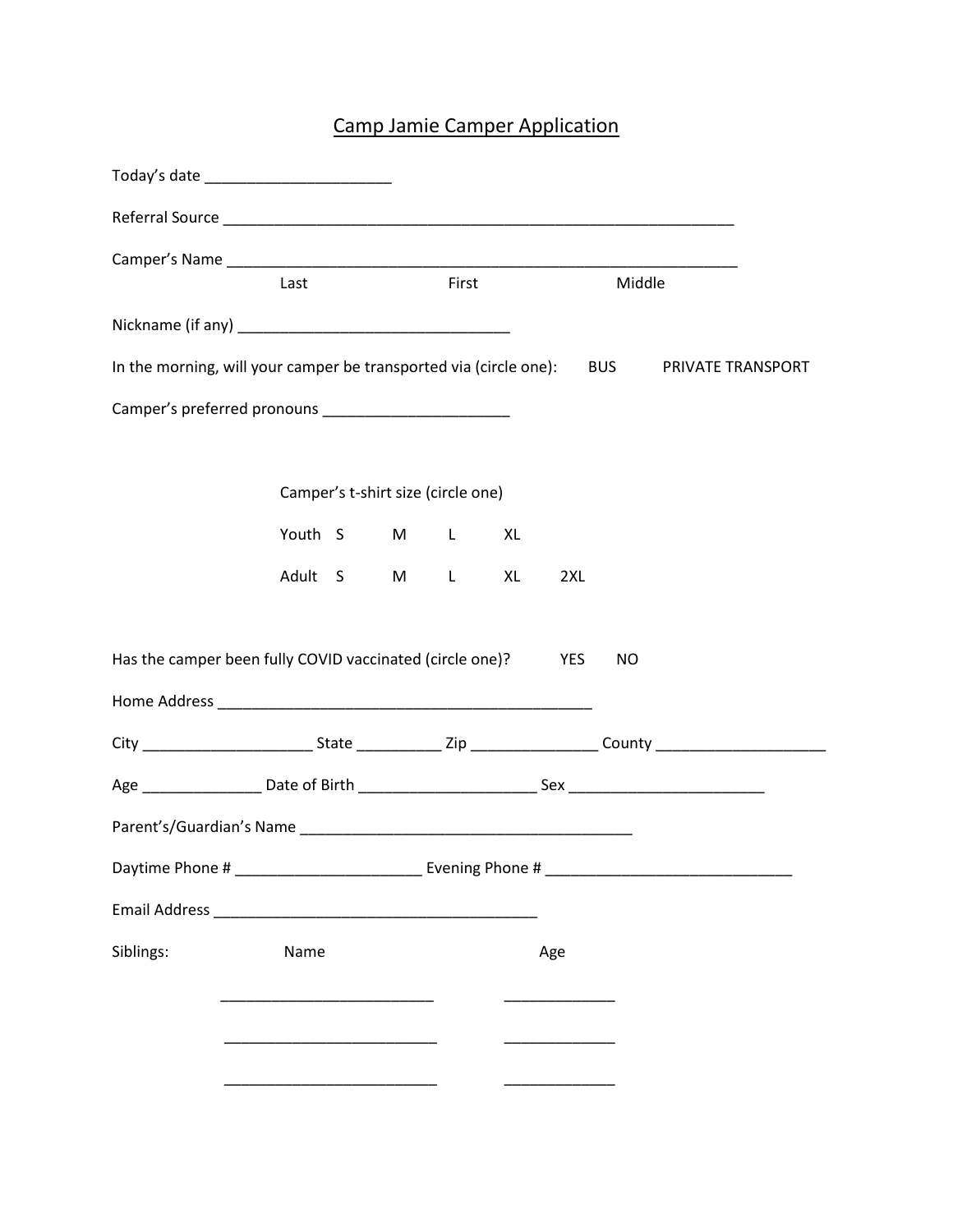|                                                                                 | Has the child attended Camp Jamie in the past?_______________ If so, when? _________________________ |
|---------------------------------------------------------------------------------|------------------------------------------------------------------------------------------------------|
| Has the child attended any bereavement camp in the past? If so, when and where? |                                                                                                      |
|                                                                                 |                                                                                                      |
|                                                                                 | ,我们也不能在这里的时候,我们也不能在这里的时候,我们也不能会在这里,我们也不能会不能会不能会不能会。""我们的人,我们也不能会不能会不能会不能会不能会不能会不                     |
|                                                                                 |                                                                                                      |
|                                                                                 | Number of parents/guardians who will be attending the second half of camp (at 4 pm)                  |
| Name(s) and any dietary restrictions:                                           |                                                                                                      |
|                                                                                 |                                                                                                      |
|                                                                                 |                                                                                                      |
|                                                                                 |                                                                                                      |
| PERSON TO CONTACT IN THE EVENT OF AN EMERGENCY                                  |                                                                                                      |
|                                                                                 |                                                                                                      |
|                                                                                 |                                                                                                      |
|                                                                                 |                                                                                                      |
|                                                                                 |                                                                                                      |

**Please attach a photo of your child to the application**.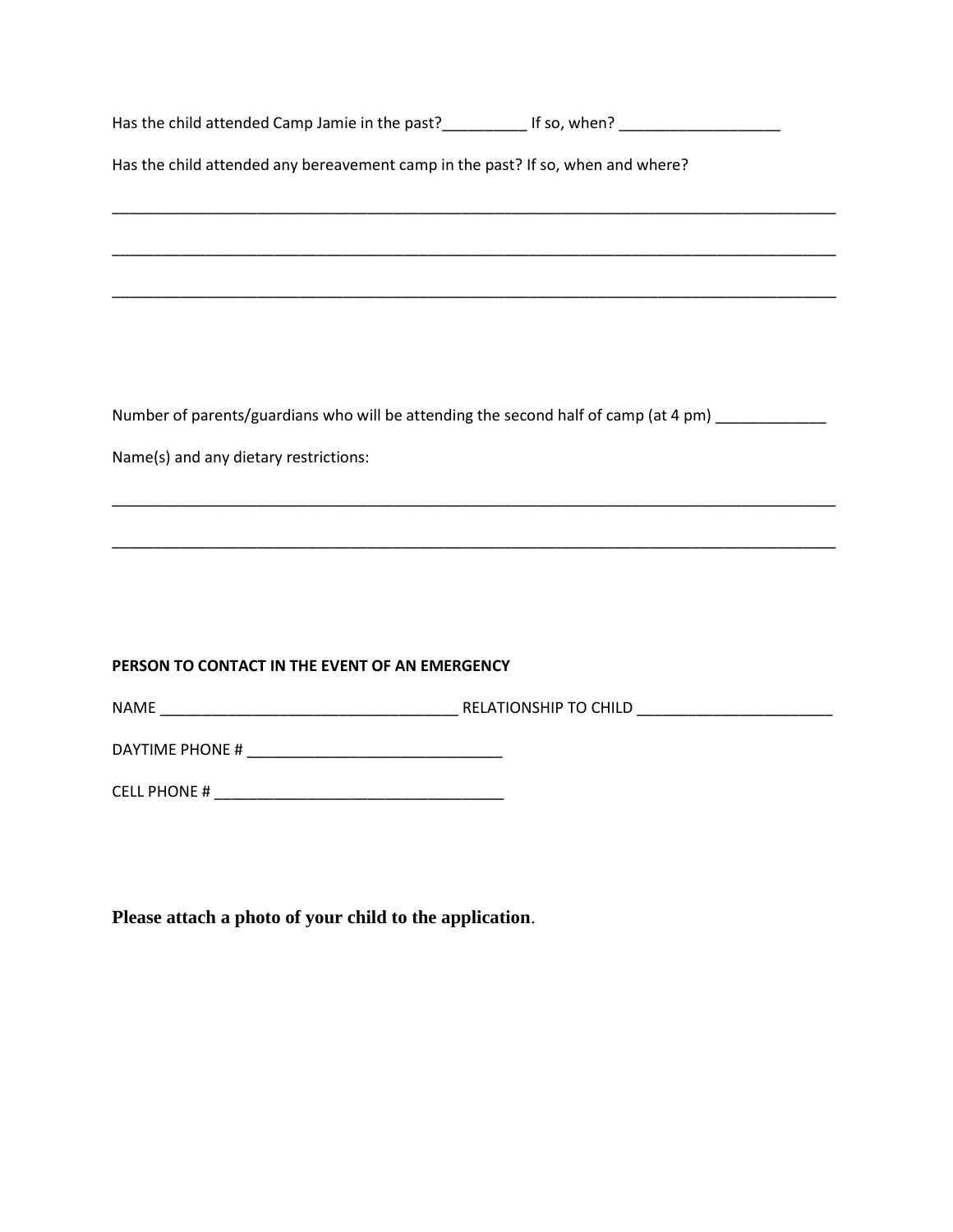# Bereavement history

| 4. |                                                                                                                       |
|----|-----------------------------------------------------------------------------------------------------------------------|
| 5. | Was the child present at the time of death? _____________                                                             |
|    | Explain circumstances                                                                                                 |
|    |                                                                                                                       |
|    | <u> 1989 - Johann Barn, mars ann an t-Amhainn an t-Amhainn an t-Amhainn an t-Amhainn an t-Amhainn an t-Amhainn an</u> |
|    |                                                                                                                       |
| 6. | How did the child respond when they witnessed the death/received news of the death?                                   |
|    |                                                                                                                       |
|    |                                                                                                                       |
|    |                                                                                                                       |
|    |                                                                                                                       |
|    |                                                                                                                       |
|    |                                                                                                                       |
| 7. | Did the child attend the funeral/memorial service? If no, why not?                                                    |
|    |                                                                                                                       |
|    |                                                                                                                       |
|    |                                                                                                                       |
| 8. | Please explain how the child indicates that they are still grieving                                                   |
|    |                                                                                                                       |
|    |                                                                                                                       |
|    |                                                                                                                       |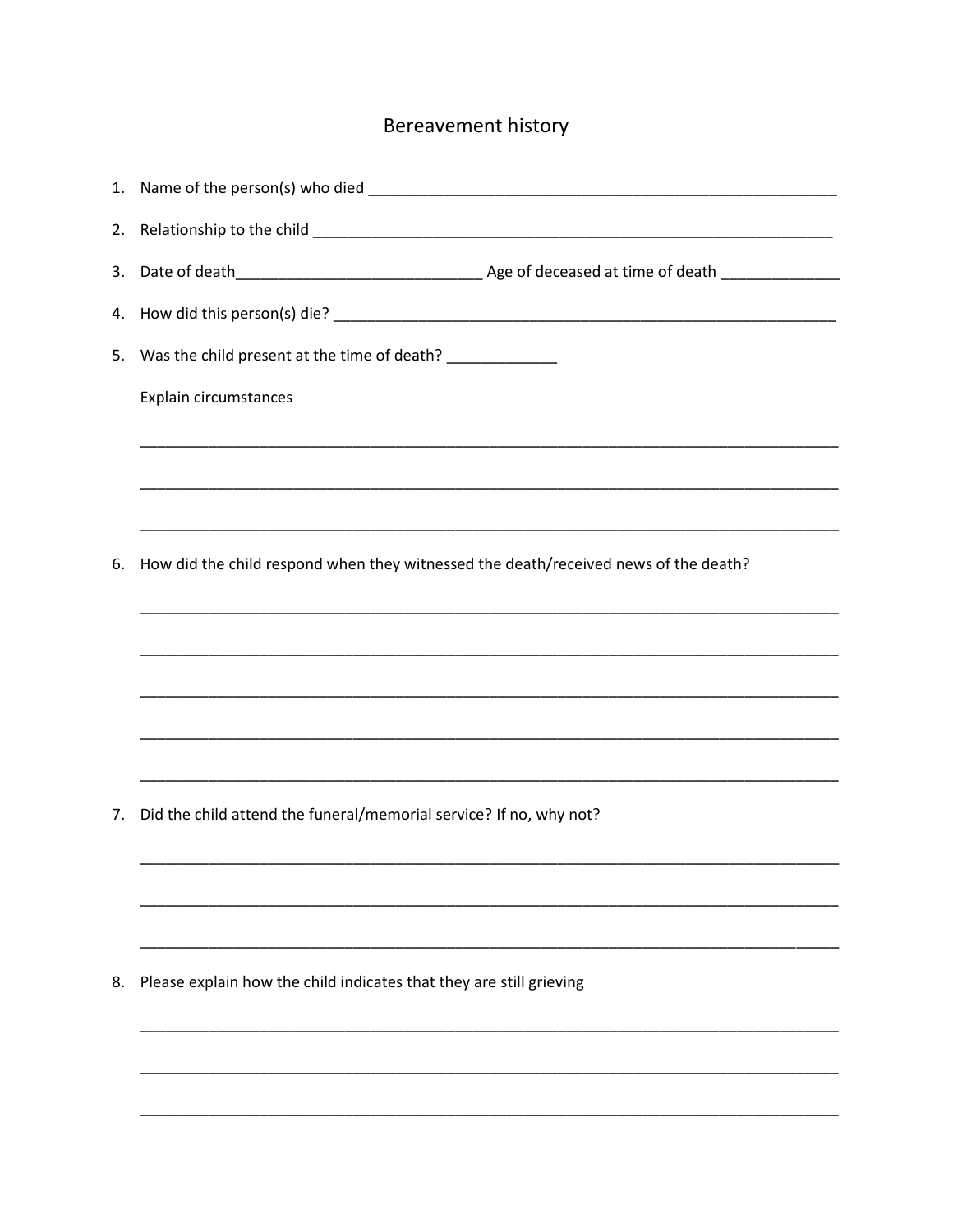- 9. Has the child received any professional support (i.e. psychologist, psychiatrist, school counselor, support group, etc.)? If so, how long was the professional support provided?
- 10. Has the child experienced any other deaths? If so, please explain

- 11. Have there been any other changes/stressors in the child's life (i.e. divorce, illness, relocation, etc.)?
	- If so, please explain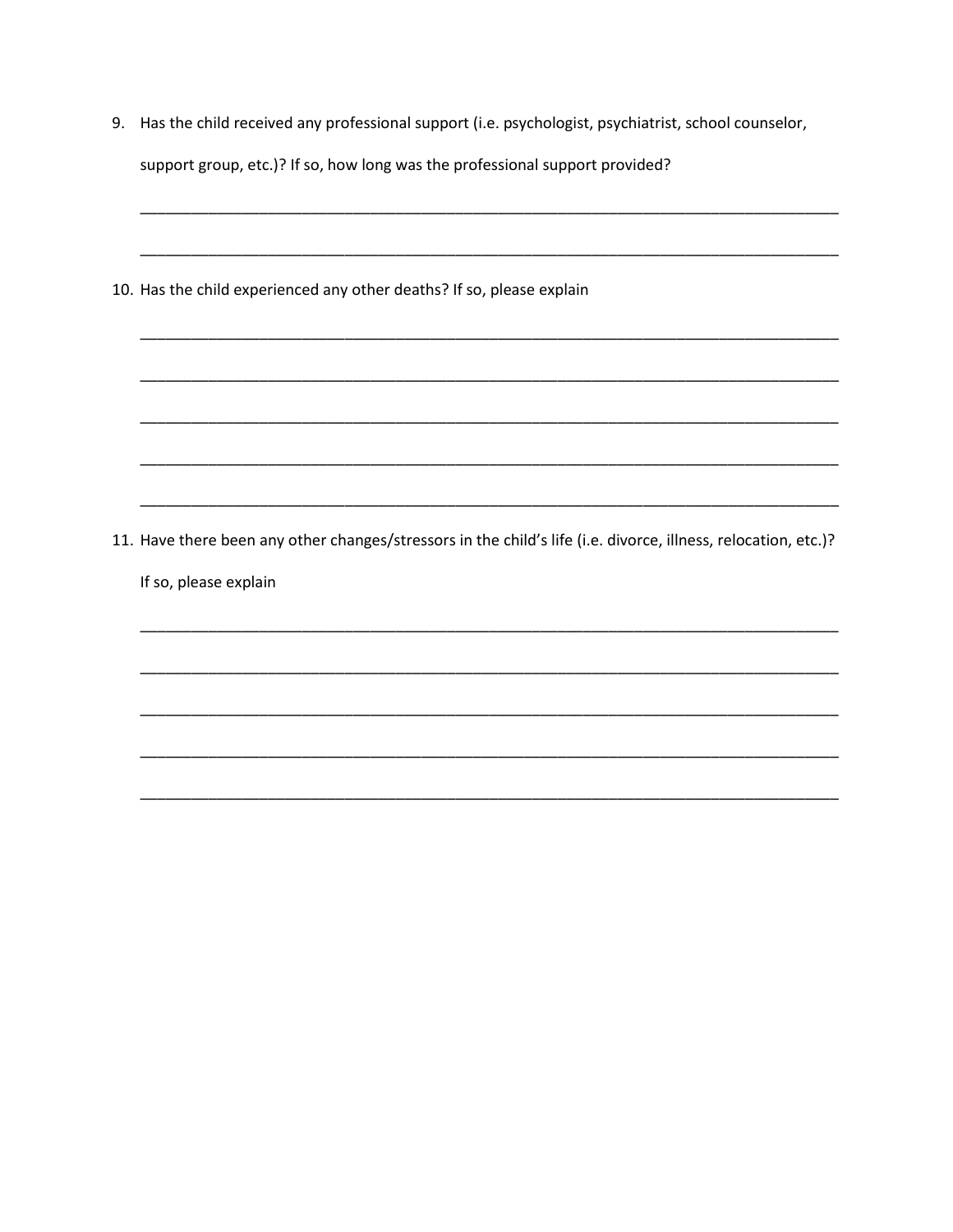## About The Child

| 1. | List three to five words that describe the child:                                 |
|----|-----------------------------------------------------------------------------------|
| 2. | List some activities/hobbies the child enjoys most:                               |
| 3. | What are the child's strengths:                                                   |
|    |                                                                                   |
| 4. | What motivates the child? What discourages the child?                             |
|    | 5. What hopes and goals do you have for the child at camp?                        |
| 6. | Is there any other important information you would like to share about the child? |
|    |                                                                                   |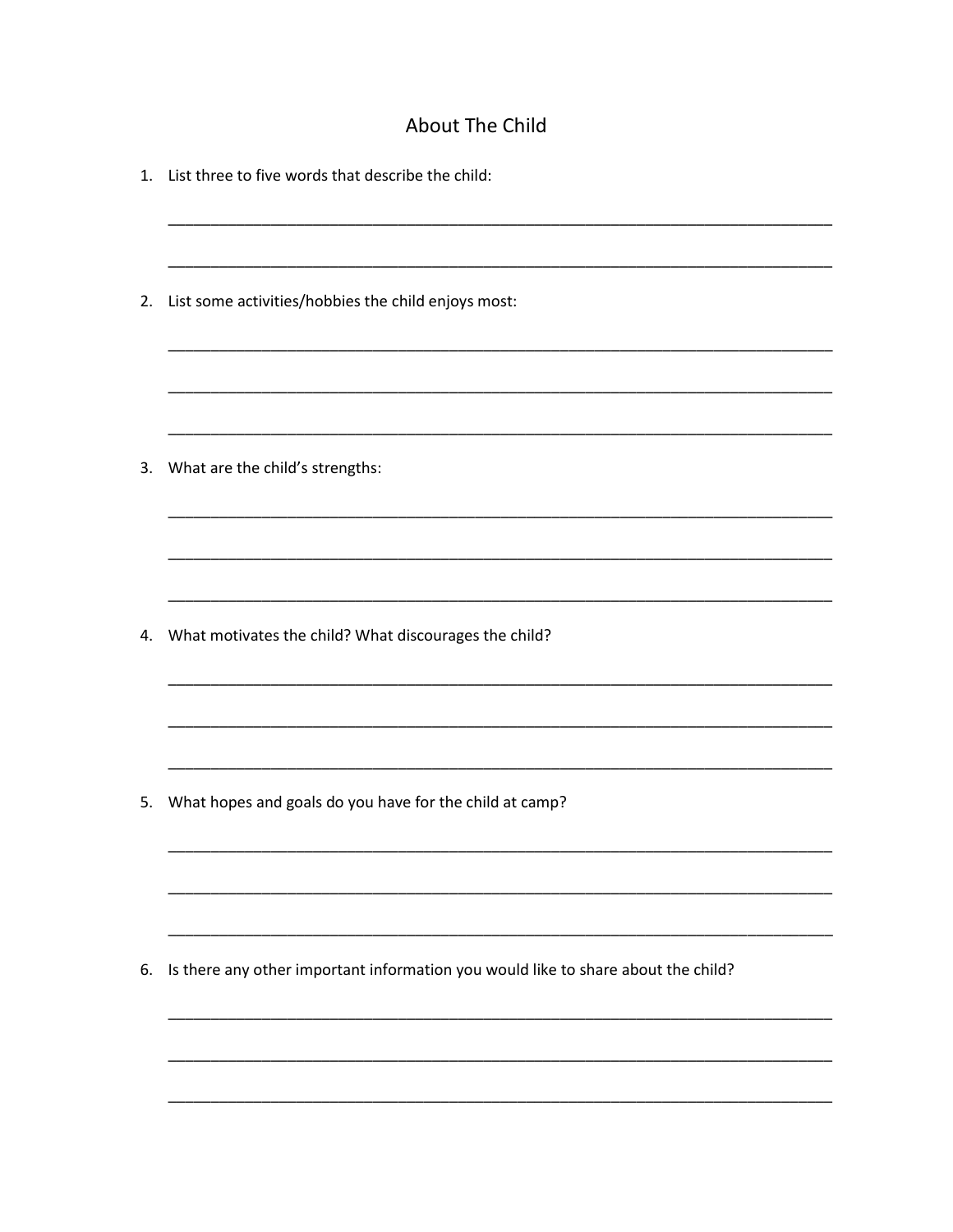# Behavior/Physical/Medical

#### Does the child have any of the following? (please circle one)

|    | 1. Sleep disorders (i.e. sleep walking, bed wetting, etc.) | <b>YES</b> | <b>NO</b> |
|----|------------------------------------------------------------|------------|-----------|
| 2. | Eating disorders                                           | <b>YES</b> | NO        |
| 3. | Poor school attendance                                     | <b>YES</b> | <b>NO</b> |
| 4. | Poor grades                                                | <b>YES</b> | <b>NO</b> |
| 5. | Lack of social skills                                      | <b>YES</b> | <b>NO</b> |
| 6. | Difficulty getting along with peers                        | <b>YES</b> | NO        |
| 7. | Difficulty getting along with adults                       | <b>YES</b> | <b>NO</b> |
| 8. | Difficulty getting along with family                       | <b>YES</b> | NO        |
| 9. | Behavior problems                                          | <b>YES</b> | <b>NO</b> |
|    | 10. Physical limitations                                   | <b>YES</b> | NO        |
|    | 11. Allergies                                              | <b>YES</b> | <b>NO</b> |
|    | 12. Asthma                                                 | <b>YES</b> | <b>NO</b> |
|    | 13. Dietary restrictions                                   | <b>YES</b> | <b>NO</b> |
|    | 14. Convulsions/seizures                                   | <b>YES</b> | NO        |
|    | 15. Diabetes                                               | <b>YES</b> | <b>NO</b> |
|    | 16. Frequent ear infections                                | <b>YES</b> | <b>NO</b> |
|    | 17. Hearing impairment                                     | <b>YES</b> | <b>NO</b> |
|    | 18. Motion sickness                                        | <b>YES</b> | <b>NO</b> |
|    | 19. Nosebleeds                                             | <b>YES</b> | <b>NO</b> |
|    | 20. Wears glasses/contacts                                 | <b>YES</b> | <b>NO</b> |
|    | 21. Medications taken on a regular basis                   | <b>YES</b> | NO        |
|    | 22. Other                                                  |            |           |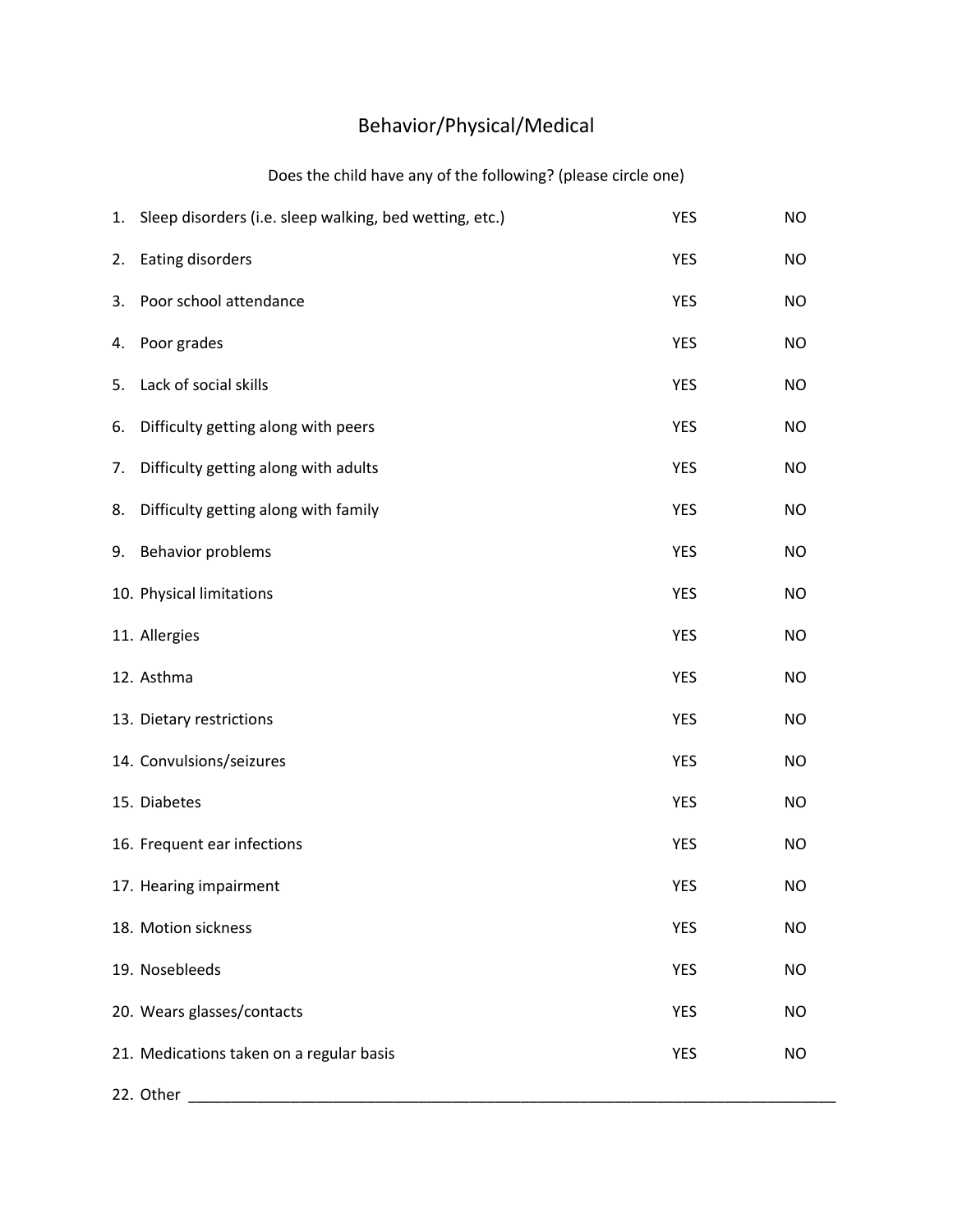If yes was circled, please explain (include listed number)

| المتحرض والمتارين والمتارين والمتارين والمتارين والمتارين المتناول والمتراوية والمتارين والمتعاطف |  |  | $\overline{a}$ |
|---------------------------------------------------------------------------------------------------|--|--|----------------|

*\*\*We ask that all children attending camp take their required medication prior to drop off at camp. If there are any issues regarding medication, please explain above.*

*\*\*\*If the child experiences any physical symptoms while at camp, a staff member or volunteer will call their parent/guardian to discuss.*

The information included in this application is correct so far as I know, and the person described herein has my permission to attend Camp Jamie and participate in all camp activities.

\_\_\_\_\_\_\_\_\_\_\_\_\_\_\_\_\_\_\_\_\_\_\_\_\_\_\_\_\_\_\_\_\_\_\_\_\_\_\_\_\_ \_\_\_\_\_\_\_\_\_\_\_\_\_\_\_\_\_\_\_\_\_\_\_\_\_

Signature of parent/guardian discussed by the Date of Date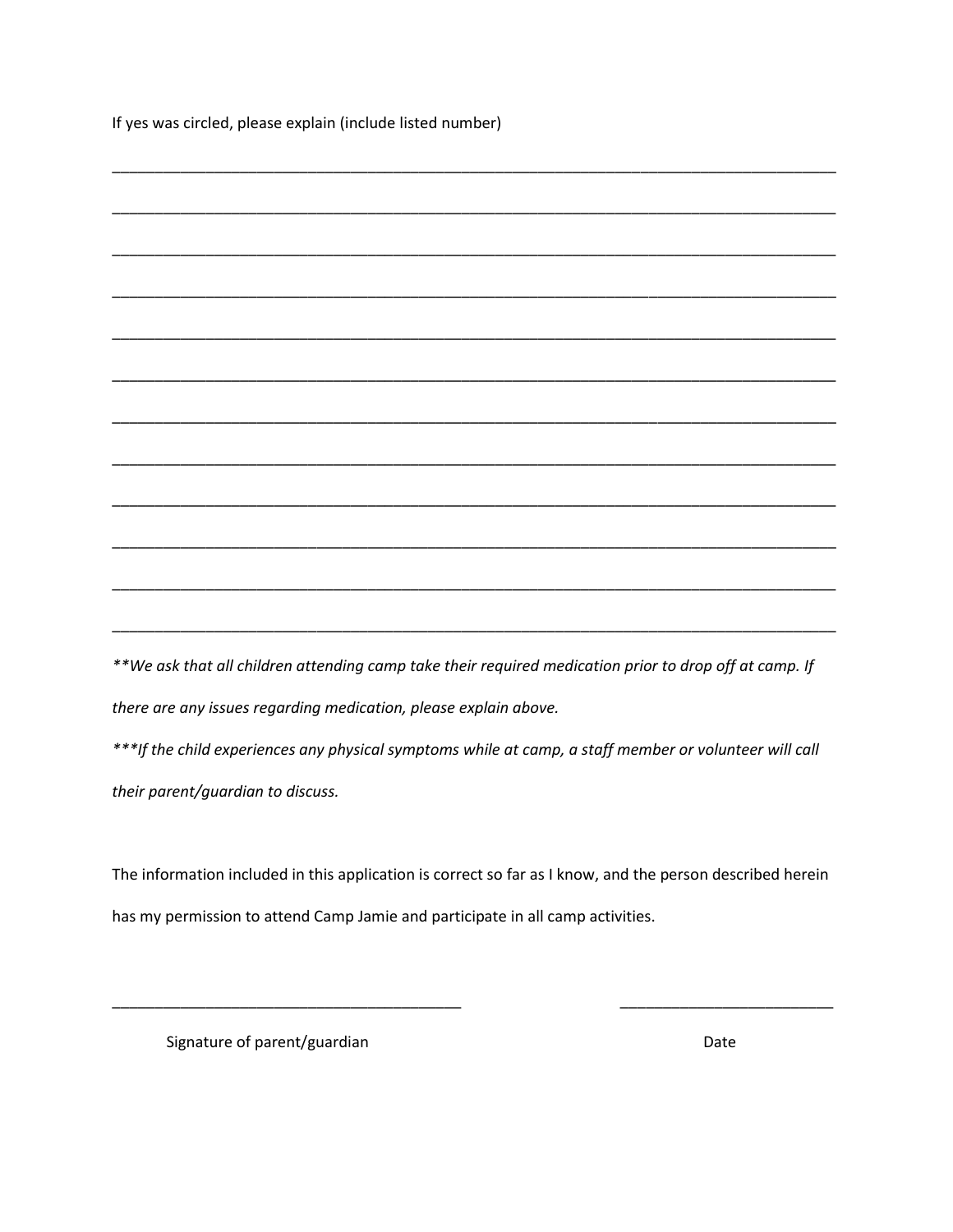#### **Camper Release of Liability**

| I understand and agree that Frederick Health Hospice, Frederick Health, and Frederick Health's Board of    |
|------------------------------------------------------------------------------------------------------------|
| Directors, Officers, Employees, and Volunteers are released from any legal responsibility and/or liability |
| for negligence arising out of any accidents or illnesses which occur while the child listed below attends  |
| Camp Jamie.                                                                                                |

Name of Child \_\_\_\_\_\_\_\_\_\_\_\_\_\_\_\_\_\_\_\_\_\_\_\_\_\_\_\_\_\_\_\_\_\_\_\_\_\_\_\_\_\_\_\_\_\_\_\_\_\_\_\_\_\_\_\_\_\_\_\_\_\_\_\_\_\_\_\_\_\_\_\_\_

Parent/Guardian signature Date Date

#### **Camper Publicity Permission**

\_\_\_\_\_\_\_\_\_\_\_\_\_\_\_\_\_\_\_\_\_\_\_\_\_\_\_\_\_\_\_\_\_\_\_\_\_\_\_\_\_\_\_\_\_\_\_\_\_\_\_\_\_\_\_\_\_\_\_\_\_\_\_\_\_\_\_\_\_\_\_\_\_\_\_\_\_\_\_\_\_\_\_\_\_

Upon occasion, videotaping and/or photography may occur during camp activities. This material may be used for future publicity by Frederick Health Hospice, Frederick Health, and Frederick Health's Board of Directors. In addition, with Hospice staff permission and supervision, the news media may wish to photograph, videotape, and/or interview some of the children attending camp. Please sign below if you have no objections to videotapes, photographs, and/or interviews of your child.

\_\_\_\_\_\_\_\_\_\_\_\_\_\_\_\_\_\_\_\_\_\_\_\_\_\_\_\_\_\_\_\_\_\_\_\_\_\_\_\_\_\_\_\_\_\_\_\_\_\_\_\_\_\_\_\_\_\_\_\_\_\_\_\_\_\_\_\_\_\_\_\_\_\_\_\_\_\_\_\_\_\_\_\_\_

Name of Child \_\_\_\_\_\_\_\_\_\_\_\_\_\_\_\_\_\_\_\_\_\_\_\_\_\_\_\_\_\_\_\_\_\_\_\_\_\_\_\_\_\_\_\_\_\_\_\_\_\_\_\_\_\_\_\_\_\_\_\_\_\_\_\_\_\_\_\_\_\_\_\_\_

Parent/guardian signature Date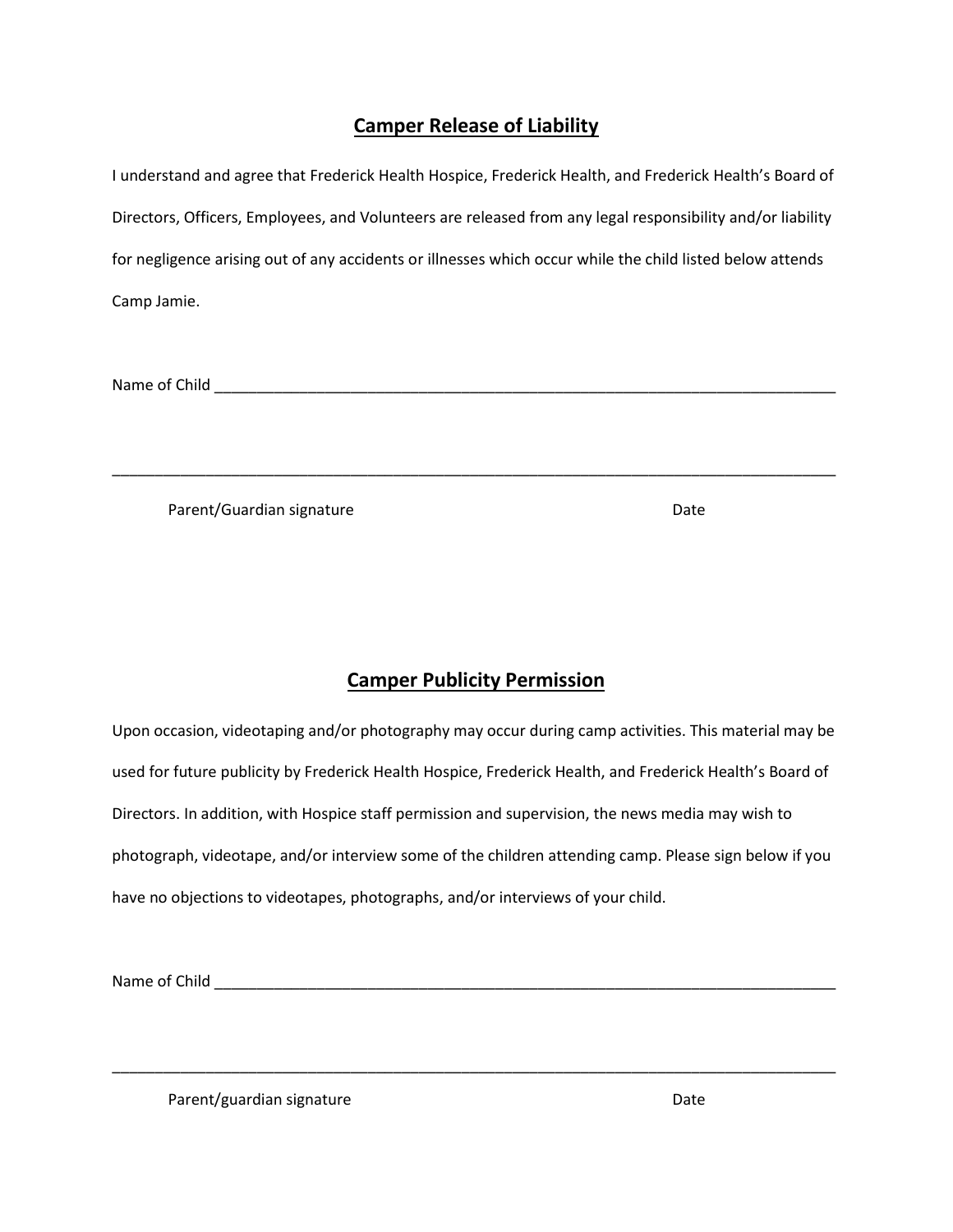

### **Property Use and Program WAIVER AND RELEASE Form**

I, the undersigned, as part of my, or my minor child's or children's, participation in any programs or classes offered by ThorpeWood, LLC. (hereinafter "ThorpeWood"), and use of the property and facilities owned by the Merle Thorpe, Jr. Charitable Trust and operated by ThorpeWood, including but not limited to any ThorpeWood overnight programs or classes, do hereby acknowledge my understanding and agreement to the following:

I do hereby understand, acknowledge, consent and agree, as part of the

**Frederick Health Hospice, Camp Jamie** program to be held at the

ThorpeWood property located in Thurmont, Maryland on **September 25, 2021** (hereinafter the "Program"), which Program I or my minor child or children, as indicated below, has/have applied to attend and participate, that the Program includes activities which may include hiking, fishing, and experiences with the farm animals at the ThorpeWood property and facilities, along with other children enrolled in the Program. By signing below I hereby acknowledge, represent and warrant that I am the parent or legal guardian of the minor child/children noted below, and I do hereby authorize my minor child/children to attend and participate in the Program.

I do hereby further waive, release, discharge and agree to indemnify and hold harmless ThorpeWood, LLC and the Merle Thorpe, Jr. Charitable Trust and its officers, directors, employees, contractors, volunteers, agents and representatives, from and against any and all liability arising out of or incident to me or my minor child's or children's attendance and participation in the Program.

IN WITNESS WHEREOF, I have executed this Waiver and Release as of the date noted below.

| WITNESS:                                                                                                                                    | <b>PARTICIPANT</b>                                                                                                                                                                                                                                                                                          |
|---------------------------------------------------------------------------------------------------------------------------------------------|-------------------------------------------------------------------------------------------------------------------------------------------------------------------------------------------------------------------------------------------------------------------------------------------------------------|
|                                                                                                                                             |                                                                                                                                                                                                                                                                                                             |
| Print witness name                                                                                                                          | Print participant name & date                                                                                                                                                                                                                                                                               |
| WITNESS:                                                                                                                                    | PARENT/LEGAL GUARDIAN                                                                                                                                                                                                                                                                                       |
|                                                                                                                                             |                                                                                                                                                                                                                                                                                                             |
| <u> 1989 - Johann Barn, mars ann an t-Amhraich ann an t-Amhraich ann an t-Amhraich ann an t-Amhraich ann an t-Amh</u><br>Print witness name | Print name Parent/Legal Guardian                                                                                                                                                                                                                                                                            |
|                                                                                                                                             | Date: $\frac{1}{\sqrt{1-\frac{1}{2}}\sqrt{1-\frac{1}{2}}\sqrt{1-\frac{1}{2}}\sqrt{1-\frac{1}{2}}\sqrt{1-\frac{1}{2}}}}$                                                                                                                                                                                     |
|                                                                                                                                             | $\mathbf{D}$ . $\mathbf{A}$ , $\mathbf{A}$ , $\mathbf{A}$ , $\mathbf{A}$ , $\mathbf{A}$ , $\mathbf{A}$ , $\mathbf{A}$ , $\mathbf{A}$ , $\mathbf{A}$ , $\mathbf{A}$ , $\mathbf{A}$ , $\mathbf{A}$ , $\mathbf{A}$ , $\mathbf{A}$ , $\mathbf{A}$ , $\mathbf{A}$ , $\mathbf{A}$ , $\mathbf{A}$ , $\mathbf{A}$ , |

Print name(s) of minor child(ren)